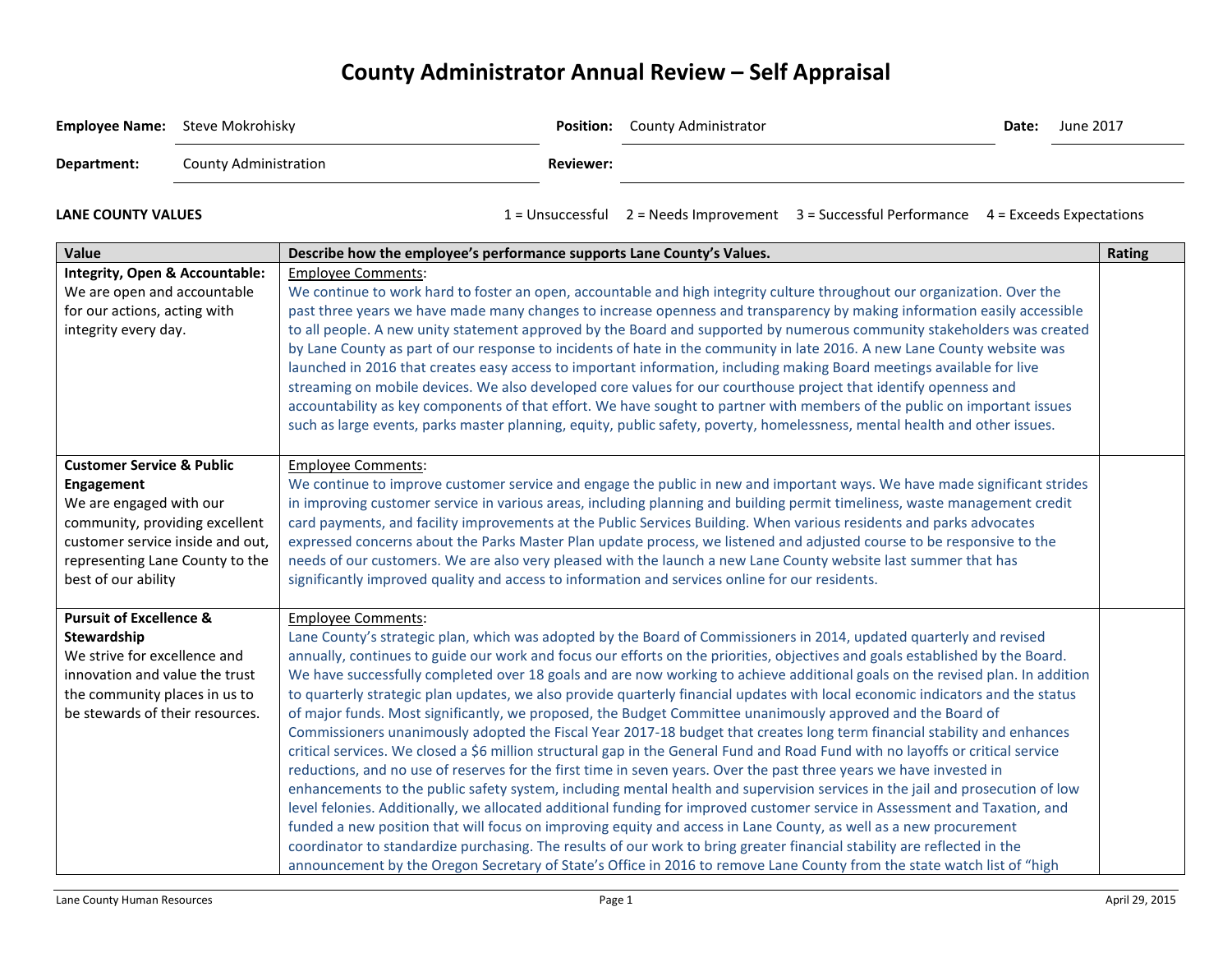|                                                                                                                | risk" counties in Oregon, a designation Lane County has had since 2012, as well as Moody's upgrade of Lane County's bond<br>rating to its highest in history.                                                                                                                                                                                                                                                                                                                                                                                                                                                                                                                                                                                                                                                                                                                                                                                                                                                                                                                                                                                                                                                                                                                                                   |  |
|----------------------------------------------------------------------------------------------------------------|-----------------------------------------------------------------------------------------------------------------------------------------------------------------------------------------------------------------------------------------------------------------------------------------------------------------------------------------------------------------------------------------------------------------------------------------------------------------------------------------------------------------------------------------------------------------------------------------------------------------------------------------------------------------------------------------------------------------------------------------------------------------------------------------------------------------------------------------------------------------------------------------------------------------------------------------------------------------------------------------------------------------------------------------------------------------------------------------------------------------------------------------------------------------------------------------------------------------------------------------------------------------------------------------------------------------|--|
| Diversity, Respect & Empathy<br>We value diversity and<br>inclusion, treating all with<br>empathy and respect. | <b>Employee Comments:</b><br>We pride ourselves on treating others with respect, kindness and understanding. We are listening to different perspectives,<br>working to be responsive to the needs of our residents and forging solutions that address the challenges our community faces.<br>Our equity and human rights plan, that includes five strategies and is supported by the Board of Commissioners, is a highlight<br>of our work in this area. We have hired a new recruitment coordinator who is focused on improving outreach to the<br>community and increasing diversity of applicant pools. We have created and are recruiting for a new equity and access<br>position that will lead a new advisory board, coordinate internal trainings and improve engagement in the community. We<br>have implemented a new requirement for all County employees to complete at least three hours of equity training per year.<br>Also, we have incorporated diversity, respect and empathy as a value that all employees will be rated on as part of annual<br>performance evaluations. Lane County led the way in late 2016 with a community statement of unity that was signed by nearly<br>all cities in Lane County and various community partners in response to incidents of hate and discrimination. |  |
|                                                                                                                | <b>TOTAL – Add the Ratings</b>                                                                                                                                                                                                                                                                                                                                                                                                                                                                                                                                                                                                                                                                                                                                                                                                                                                                                                                                                                                                                                                                                                                                                                                                                                                                                  |  |
|                                                                                                                | DIVIDE BY $4 =$                                                                                                                                                                                                                                                                                                                                                                                                                                                                                                                                                                                                                                                                                                                                                                                                                                                                                                                                                                                                                                                                                                                                                                                                                                                                                                 |  |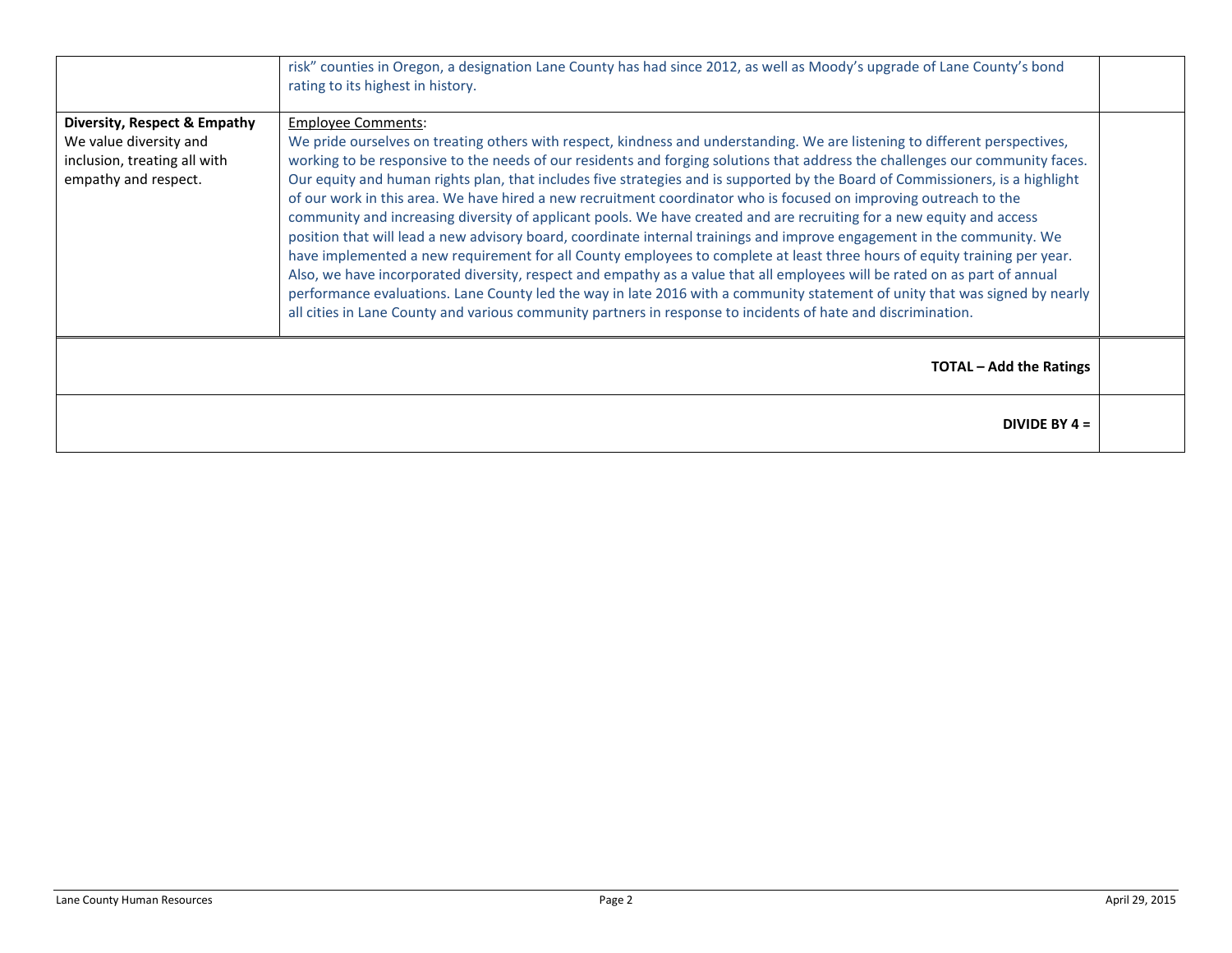These competencies represent how an employee carries out their role and key skills that are needed to be successful overall in the position.

| Competency |                                                                                                             | Describe and provide specific examples of how an employee demonstrates the following competencies                                                                                                                                                                                                                                                                                                                                                                                                                                                                                                                                                                                                                                                                                                                                                                                                                                                                                                                                                                                                                                                                                                                                                                                                                                                                                                                                                                                                                                                                                                                                                                                                                                                                                                                                                                                                                                   | Rating |
|------------|-------------------------------------------------------------------------------------------------------------|-------------------------------------------------------------------------------------------------------------------------------------------------------------------------------------------------------------------------------------------------------------------------------------------------------------------------------------------------------------------------------------------------------------------------------------------------------------------------------------------------------------------------------------------------------------------------------------------------------------------------------------------------------------------------------------------------------------------------------------------------------------------------------------------------------------------------------------------------------------------------------------------------------------------------------------------------------------------------------------------------------------------------------------------------------------------------------------------------------------------------------------------------------------------------------------------------------------------------------------------------------------------------------------------------------------------------------------------------------------------------------------------------------------------------------------------------------------------------------------------------------------------------------------------------------------------------------------------------------------------------------------------------------------------------------------------------------------------------------------------------------------------------------------------------------------------------------------------------------------------------------------------------------------------------------------|--------|
|            | People Leadership                                                                                           | <b>Employee Comments:</b>                                                                                                                                                                                                                                                                                                                                                                                                                                                                                                                                                                                                                                                                                                                                                                                                                                                                                                                                                                                                                                                                                                                                                                                                                                                                                                                                                                                                                                                                                                                                                                                                                                                                                                                                                                                                                                                                                                           |        |
| $\bullet$  | Ensures depth of talent<br>(Developing Others)<br>Invest personally in people<br>Is an inspiring role model | We have recruited, retained and advanced a strong team of leaders and staff throughout the organization. We have<br>successfully hired a new Director and Assistant Director of Public Works, Director of Operations, Public Information Officer,<br>Land Management Division Manager, Road Maintenance Division Manager, County Engineer, Youth Services Manager, Chief<br>Medical Officer, IS Network and Security managers, Benefits and Wellness Manager, Recruitment Coordinator and Economic<br>Development Manager. Turnover in Public Works, due to the VSIP and retirements, has created a need and opportunity to<br>create a strong leadership team, including a new director and assistant director. I am very pleased with the work of our new<br>Public Works Director and the new Assistant Director he has hired from Coburg. We have implemented a new Lanegenuity<br>program and recognized eight employees and teams for ingenious improvements. We regularly recognize outstanding<br>employees and teams at Board meetings. We have launched a new online employee training program (LEAP) which has<br>bolstered the quality and ease of trainings. We are creating a new leadership development and workforce planning program<br>for employees interested in moving into leadership positions across the organization. We also held the first annual Leadership<br>Summit in December 2016 to great success. While challenges ahead include recruiting and hiring new directors to lead Health<br>and Human Services, and Human Resources, given our track record of success I am confident we will find outstanding<br>individuals to lead those departments. I am pleased to report that to date I have a 100 percent retention rate for all of the<br>positions that report to me over the past three years - retirement is the only reason any of the individuals who work for me<br>have left service. |        |
|            | <b>Business Leadership</b>                                                                                  | <b>Employee Comments:</b>                                                                                                                                                                                                                                                                                                                                                                                                                                                                                                                                                                                                                                                                                                                                                                                                                                                                                                                                                                                                                                                                                                                                                                                                                                                                                                                                                                                                                                                                                                                                                                                                                                                                                                                                                                                                                                                                                                           |        |
|            | Cultivates high performance<br>Delivers outstanding results<br>Demonstrates strong<br>business acumen       | When I began service to Lane County in 2014, we committed to creating long term financial stability, while also maintaining<br>and enhancing critical service levels by focusing on reducing internal cost drivers and shifting revenues to align with priorities. I<br>am very pleased that after three years of focused and diligent effort, we have achieved this critical goal. Our continued focus<br>on controlling and reducing health insurance costs has resulted in significant budget savings over the past two years. Shifting<br>to a self-funded health plan, opening a new employee health clinic and negotiating changes to employee contracts have<br>resulted in zero percent increase in health insurance rates over the past three years. Our focus on using one-time resources to<br>pay off one-time expenses, such as debt reduction, has reduced interest rate costs, freed up annual operating resources to<br>invest in services and impacted the Secretary of State's decision to remove Lane County from the "high risk" watch list and<br>improve our bond rating to a historic level. We have also focused efforts on reducing vehicle and computer costs to save<br>money and not impact services. At the same time that we are working reduce internal expenses, we are also investing in<br>enhanced services that make our community safer, healthier and more vibrant.                                                                                                                                                                                                                                                                                                                                                                                                                                                                                                                           |        |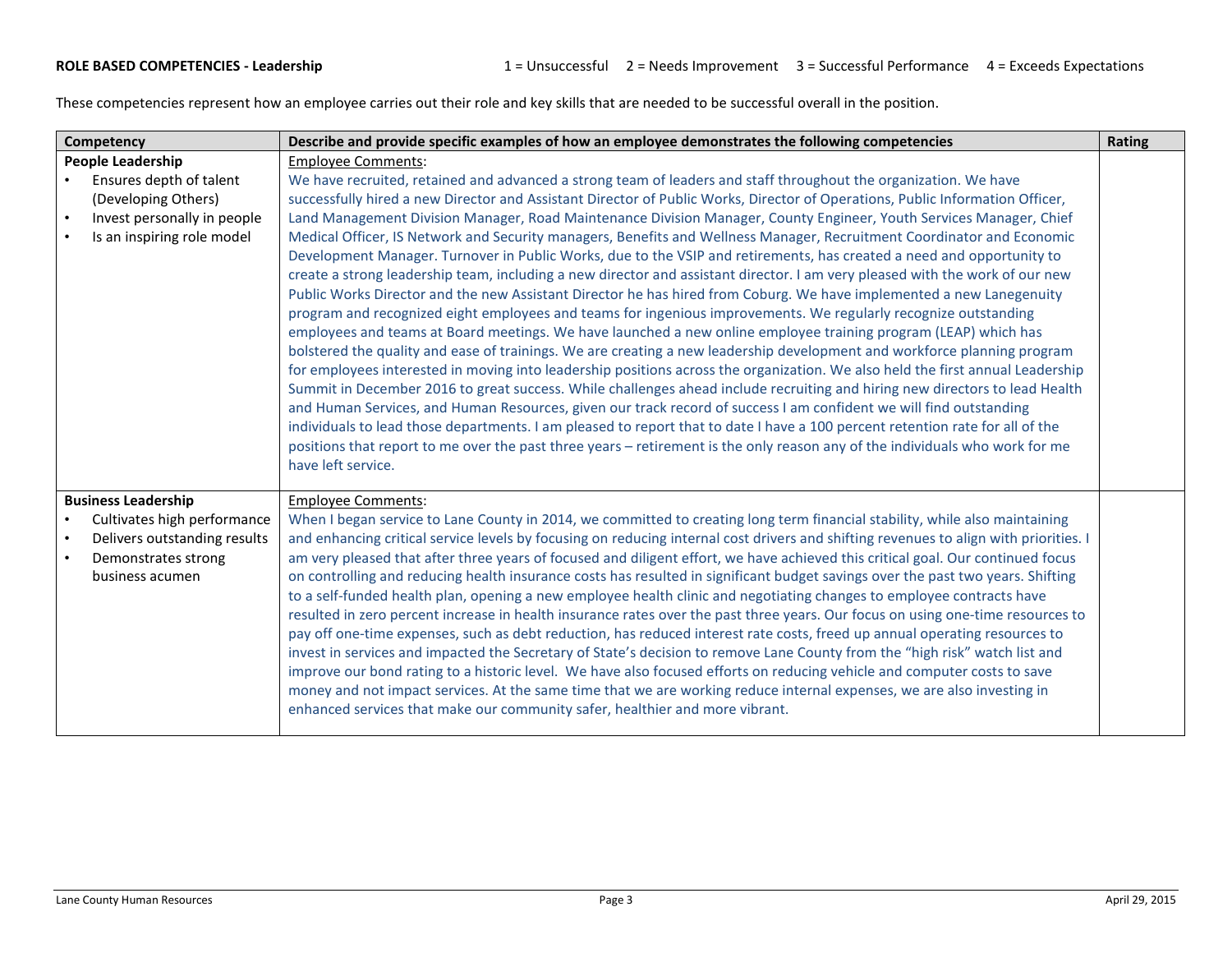| <b>Communication Effectiveness</b><br>Communicates effectively<br>$\bullet$<br>Demonstrates flexibility,<br>agility<br>Displays a high level of<br>resilience | <b>Employee Comments:</b><br>We continue to have a strong focus on ensuring open, honest and effective communication with our employees and the<br>public. We have implemented a number of significant improvements, including a new key communicator network that<br>provides updates on important issues to key stakeholders in the community; regular videos that highlight County services,<br>employees and issues; a monthly electronic employee newsletter; and monthly lunches in departments to ensure direct<br>outreach and engagement. Over the past year, I have spoken at numerous community groups including the Eugene and<br>Springfield chamber local government committees, the Tri-City Chamber of Commerce, Leadership Eugene-Springfield, EWEB,<br>University of Oregon PPPM Leadership class, and the city councils in Florence, Oakridge, Cottage Grove, Coburg and Westfir.                                                                                                                                                                                                                                                                                                                                                                                                                                                   |  |
|---------------------------------------------------------------------------------------------------------------------------------------------------------------|--------------------------------------------------------------------------------------------------------------------------------------------------------------------------------------------------------------------------------------------------------------------------------------------------------------------------------------------------------------------------------------------------------------------------------------------------------------------------------------------------------------------------------------------------------------------------------------------------------------------------------------------------------------------------------------------------------------------------------------------------------------------------------------------------------------------------------------------------------------------------------------------------------------------------------------------------------------------------------------------------------------------------------------------------------------------------------------------------------------------------------------------------------------------------------------------------------------------------------------------------------------------------------------------------------------------------------------------------------|--|
| <b>Thought Leadership</b><br>Is mentally curious<br>Stays ahead of the game,<br>looking forward<br>Inspires innovation and<br>creativity                      | <b>Employee Comments:</b><br>Our countywide strategic plan and department strategic plans are intended to focus our efforts on short and long range<br>priorities, strategies and goals that make our community safer, healthier and more vibrant. We have developed and launched<br>a new rural prosperity initiative that refocuses our economic development efforts on partnering with rural communities in<br>Lane County. Our nearly two years of developing a detailed needs assessment for a new courthouse facility, as well as securing<br>approximately \$1.4 million in state planning funding and extensive coordination, has led to timely discussions about a number<br>of promising options for the future of the courthouse, city hall and farmers market facilities - and now negotiations on a<br>purchase and sale agreement. We are making several important investments in recruiting, retaining and advancing a quality<br>workforce, including appropriate compensation adjustments based on county comparisons, targeting efforts to reduce health<br>insurance and other internal costs, and leadership development and succession planning. We are pursuing solutions to<br>community challenges through partnership and innovation, as well as continuing to push the limits of what is possible with<br>limited resources. |  |
|                                                                                                                                                               | <b>TOTAL - Add the Ratings</b>                                                                                                                                                                                                                                                                                                                                                                                                                                                                                                                                                                                                                                                                                                                                                                                                                                                                                                                                                                                                                                                                                                                                                                                                                                                                                                                         |  |
|                                                                                                                                                               | DIVIDE BY $4 =$                                                                                                                                                                                                                                                                                                                                                                                                                                                                                                                                                                                                                                                                                                                                                                                                                                                                                                                                                                                                                                                                                                                                                                                                                                                                                                                                        |  |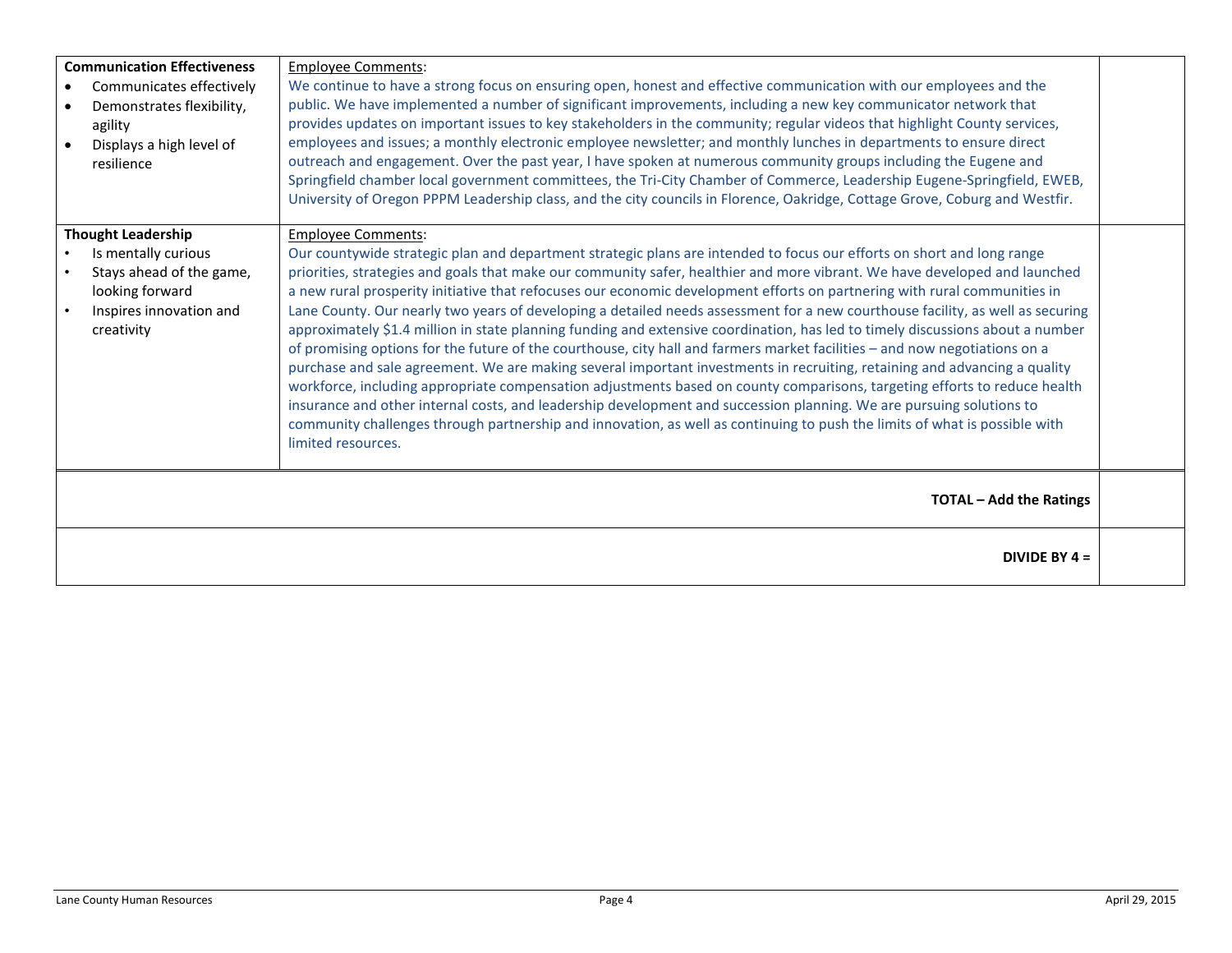Each person should have between 3-5 job related goals. Goals should cascade from the County's current strategic priorities: (1) Infrastructure, (2) Vibrant Communities and (3) Safe, Healthy County. These goals represent the job responsibilities, key projects and the scope of the work an employee is responsible for. Goals are specific and measurable.

| Goal                                                                                                                                                                                                                                                                                                                                                                                                                                         | Describe using specific results and examples an employee's accomplishments towards their goals.                                                                                                                                                                                                                                                                                                                                                                                                                                                                                                                                                                                                                                                                                                                                                                                                                                                                                                                                                                                                                                                                                                                                                                                                                                                                                                                                                                                                          | Rating |
|----------------------------------------------------------------------------------------------------------------------------------------------------------------------------------------------------------------------------------------------------------------------------------------------------------------------------------------------------------------------------------------------------------------------------------------------|----------------------------------------------------------------------------------------------------------------------------------------------------------------------------------------------------------------------------------------------------------------------------------------------------------------------------------------------------------------------------------------------------------------------------------------------------------------------------------------------------------------------------------------------------------------------------------------------------------------------------------------------------------------------------------------------------------------------------------------------------------------------------------------------------------------------------------------------------------------------------------------------------------------------------------------------------------------------------------------------------------------------------------------------------------------------------------------------------------------------------------------------------------------------------------------------------------------------------------------------------------------------------------------------------------------------------------------------------------------------------------------------------------------------------------------------------------------------------------------------------------|--------|
| Goal 1                                                                                                                                                                                                                                                                                                                                                                                                                                       | <b>Employee Comments:</b>                                                                                                                                                                                                                                                                                                                                                                                                                                                                                                                                                                                                                                                                                                                                                                                                                                                                                                                                                                                                                                                                                                                                                                                                                                                                                                                                                                                                                                                                                |        |
| Develop a balanced budget for<br>FY17-18 that maintains critical<br>services, including investments<br>in the public safety system,<br>while addressing long-term<br>expense pressures created by<br>PERS, health insurance and<br>other costs                                                                                                                                                                                               | The County Administrators Proposed FY17-18 Budget was balanced with no layoffs, no reductions in services and no use of<br>reserves. We have worked collaboratively over the past three years, as a dedicated team of elected and appointed leaders and<br>in partnership with employees and taxpayers, to create long term financial stability through a structurally balanced budget.<br>Over the past two years we have not only balanced the budget without cuts in services, but we have also made targeted<br>investments in strategic priority areas, such as three new mental health positions and a probation officer in the jail to work<br>with offenders and reduce the cycle of crime; a new equity and access position; a new recruitment coordinator to improve<br>quality and diversity of hiring; and a new procurement coordinator to standardize purchasing and improve outreach to local<br>businesses. Our efforts to reduce expenses through a focus on internal costs have been very positive, including three years in a<br>row of no increase in health insurance rates, lowering workers compensation and general liability costs, reducing fleet and<br>computer costs, and reducing debt expenses. As a result of these efforts, Lane County was removed from the Secretary of<br>State's Office watch list in 2016 and our bond rating was increased to the highest level on record by Moody's in 2017.                                                                     |        |
| Goal 2<br>Coordinate and advocate for<br>Lane County's interests in Salem<br>and Washington, DC, seeking to<br>secure state and federal funding<br>for the public safety and health<br>systems, transportation<br>infrastructure, and other critical<br>public services while<br>collaborating with local<br>municipalities, neighbor<br>counties and stakeholders to<br>identify opportunities for<br>meaningful, strategic<br>partnerships | <b>Employee Comments:</b><br>I continue to be actively involved in local, state and federal advocacy for Lane County. As a member of the board of directors<br>for the National Association of County Administrators, as well as the Association of Oregon Counties county administrator<br>network, I have participated in numerous meetings in Washington, DC at the NACo Legislative Conference, as well as the AOC<br>annual conference focused on federal lands management, transportation infrastructure funding, low income housing, mental<br>health services, and health care funding. I have also worked to advocate for Lane County's interests in Salem with the<br>Governor and Legislature, focused on funding for a future courthouse, as well as transportation, public safety, and health and<br>human service funding. Additionally, I meet regularly with officials from cities throughout Lane County. In addition to regular<br>meetings with Eugene, Springfield and other metro area partners through groups such as SEL and Greater Eugene, Inc, I am<br>also very proud of our efforts to improve relationships with the ten cities outside the metro area and in our rural communities<br>through our new Rural Prosperity Initiative. The joint elected officials meeting in Florence in early 2017 was a wonderful<br>example of continued efforts to reach out to all officials and residents in our community to provide support and leadership for<br>important projects. |        |
| Goal 3<br>Support the implementation of<br><b>Community Health</b><br>Improvement Plan (CHIP) goals,<br>including partnering with the<br>Poverty and Homelessness<br>Board and key stakeholders to<br>develop supportive housing and<br>emergency shelter solutions                                                                                                                                                                          | <b>Employee Comments:</b><br>We continue to make progress in focusing our efforts through our strategic plan and Community Health Improvement Plan<br>2.0. The recent adoption of CHIP 2.0 was a positive step toward cross-disciplinary collaboration between health, human<br>service, transportation and economic development teams. We also continue to make progress on developing supportive<br>housing solutions, including ongoing efforts to site and design long term supportive housing units at Lane County's MLK<br>campus. We are also supporting additional emergency shelter funding in the FY17-18 budget.                                                                                                                                                                                                                                                                                                                                                                                                                                                                                                                                                                                                                                                                                                                                                                                                                                                                              |        |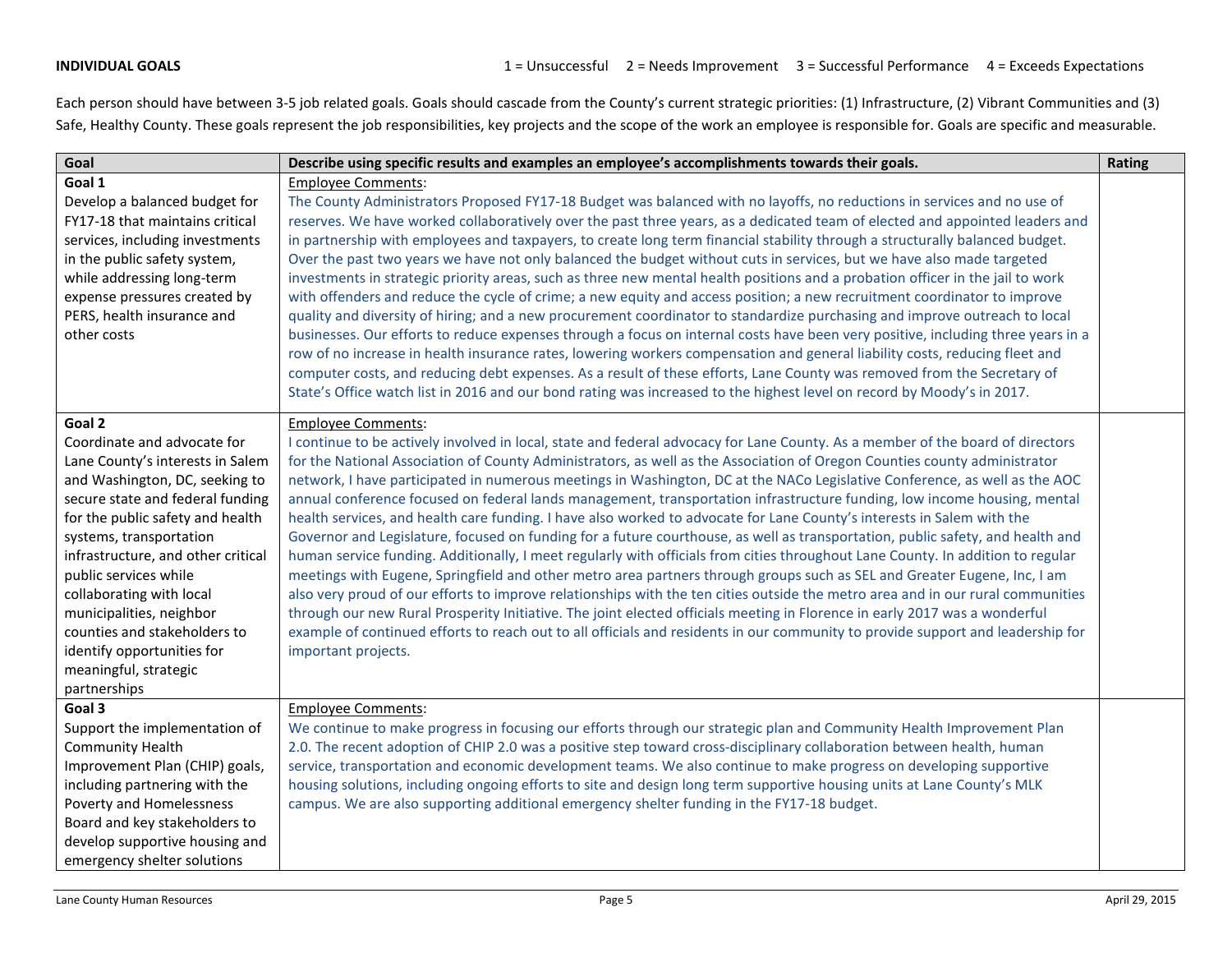| Goal 4<br>Implement the rural economic<br>development plan, including<br>identifying investments in rural<br>community priorities                                                                                                                    | <b>Employee Comments:</b><br>We have launched the Rural Economic Development Plan, created a new rural coordinator and hired a new person to fill that<br>role. Great progress is being made to support efforts from the Coast to the Cascades, including the Revision Florence effort,<br>outdoor recreation in Oakridge and up the McKenzie River, and along the I-5 corridor. We are also connecting internal<br>resources in various departments in Lane County to ensure that we support cross-functional understanding and capacity to                                                                                                                                                                                                                                                                                                                     |  |
|------------------------------------------------------------------------------------------------------------------------------------------------------------------------------------------------------------------------------------------------------|------------------------------------------------------------------------------------------------------------------------------------------------------------------------------------------------------------------------------------------------------------------------------------------------------------------------------------------------------------------------------------------------------------------------------------------------------------------------------------------------------------------------------------------------------------------------------------------------------------------------------------------------------------------------------------------------------------------------------------------------------------------------------------------------------------------------------------------------------------------|--|
|                                                                                                                                                                                                                                                      | respond and support for the needs of our rural residents.                                                                                                                                                                                                                                                                                                                                                                                                                                                                                                                                                                                                                                                                                                                                                                                                        |  |
| Goal 5<br>Invest in redevelopment<br>opportunities in Eugene,<br>Springfield and unincorporated<br>Lane County that create jobs,<br>enhance community and raise                                                                                      | <b>Employee Comments:</b><br>I am actively involved with the Greater Eugene, Inc effort and serve as a board member along with Commissioner Leiken in<br>that regional approach to economic development in Lane County. I continue to work with our team to focus our economic<br>development efforts on targeted redevelopment of key corridors, including Goshen, Glenwood and a new courthouse and<br>farmers market in downtown Eugene.                                                                                                                                                                                                                                                                                                                                                                                                                      |  |
| the median income                                                                                                                                                                                                                                    |                                                                                                                                                                                                                                                                                                                                                                                                                                                                                                                                                                                                                                                                                                                                                                                                                                                                  |  |
| Goal 6<br>Implement the equity and<br>access plan, including improved<br>access to services for<br>underrepresented communities,<br>improved recruitment efforts,<br>engagement with community<br>partners, and creation of a new<br>advisory board. | <b>Employee Comments:</b><br>We created and filled a new Equity Coordinator position, launched the new Equity and Access Advisory Board, and responded<br>to several incidents in our community with support and encouragement through messages of unity and values of respect and<br>inclusion. We have significantly increased the diversity of applicants for positions in Lane County over the past year. Women<br>serve in 50 percent of the leadership roles in Lane County - the highest percentage in the past five years. We created a new<br>purchasing and procurement coordinator position in the FY17-18 budget that will ensure standardization in purchasing<br>practices, reach out to local, minority and women owned businesses, and ensure that taxpayers get the best value and price<br>for services.                                       |  |
| Goal 7<br>Secure a location and refine<br>plans for new courthouse<br>development project                                                                                                                                                            | <b>Employee Comments:</b><br>We have made great progress over the past year in our efforts to identify and secure the most suitable location for a future<br>courthouse. We successfully facilitated discussion and direction from the Board of Commissioners and Eugene City Council,<br>and are currently in negotiations on a purchase and sale agreement with the City of Eugene for downtown properties for a<br>courthouse, city hall and farmers market. We anticipate that final direction from the Board and Council will be sought by July. I<br>have been actively involved in these discussions and lead a weekly briefing to discuss progress and next steps. I have also been<br>actively involved in discussions with the State of Oregon at the executive, legislative and judicial branches to secure funding<br>for next steps in the project. |  |
| Goal 8<br>Develop workforce planning and<br>leadership development<br>programs                                                                                                                                                                       | <b>Employee Comments:</b><br>We have developed a new leadership training program that provides core functions of leaders for new supervisors. We also<br>launched the first annual Leadership Summit in December 2016 and had approximately 200 supervisors, managers and<br>directors in attendance. This was a wonderful opportunity for leaders throughout Lane County departments to network, share<br>experiences and grow professionally. Additionally, we are in the process of planning for changes in our workforce in the<br>future, including development of a mentoring program that matches aspiring leaders in the organization with established<br>leaders to grow talent from within.                                                                                                                                                            |  |